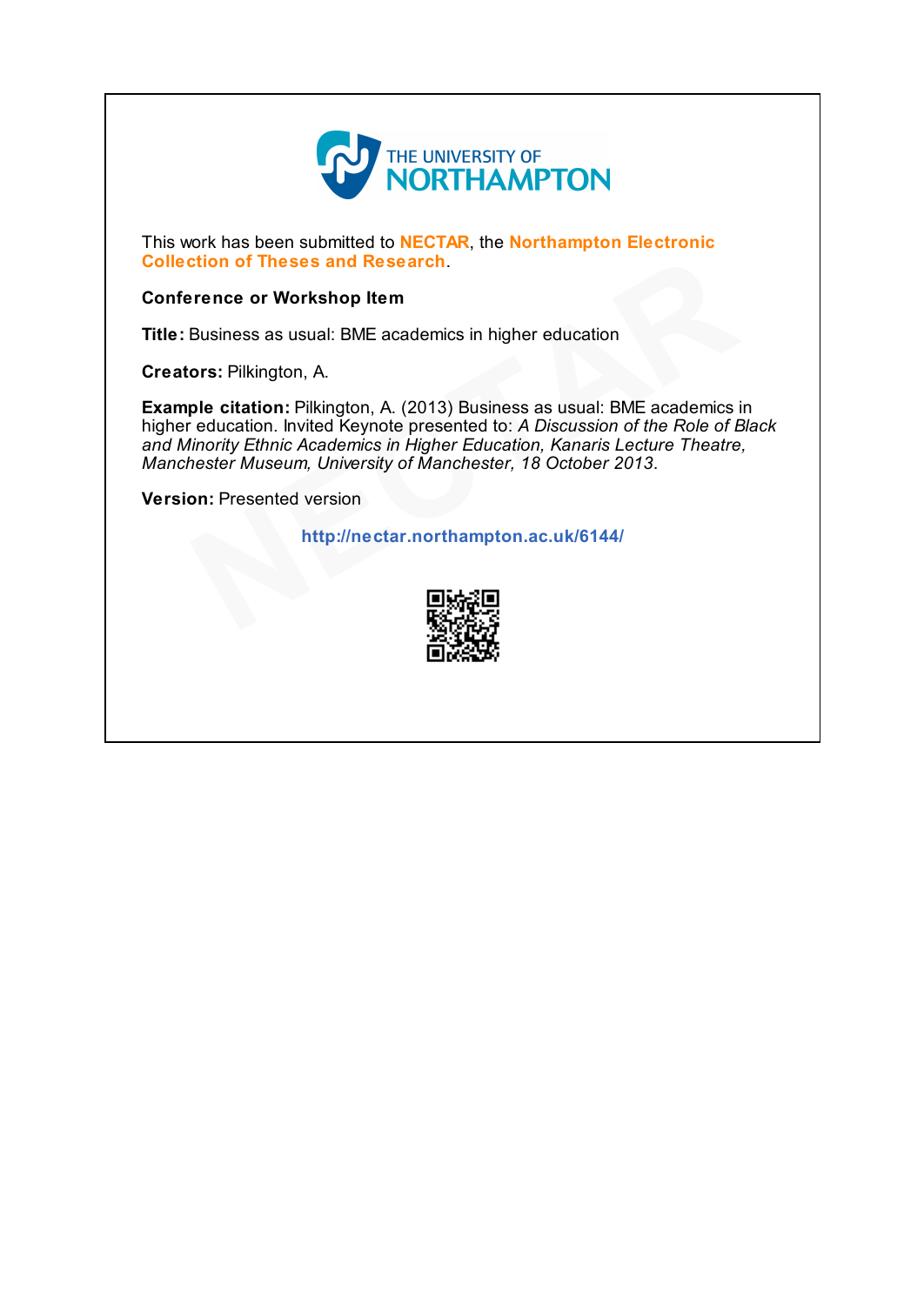#### 'You can't be serious': Business as usual for BME Academics in Higher Education

Professor Andrew Pilkington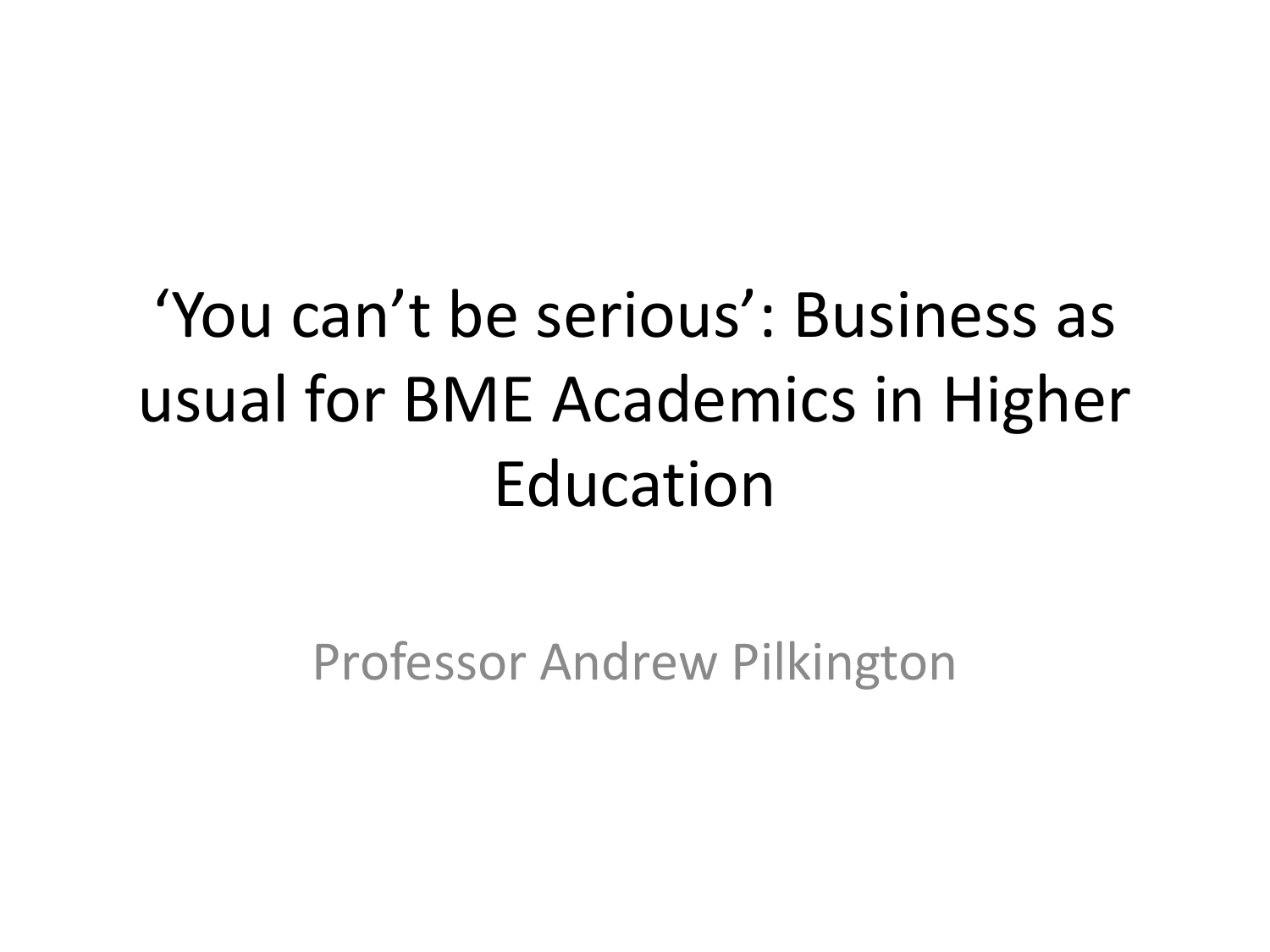# A lost opportunity: Macpherson and the changing salience of racial equality

- UK BME academics continue to be disadvantaged in higher education, as do other BME staff, and indeed students;
- The differences are more marked for specific ethnic groups and become more marked when gender is taken into account;
- HEIs need to be pushed to take racial equality seriously;
- For a short time in the early part of the century the government exerted pressure, but since then racial equality has steadily slid down the agenda and we now have 'business as usual'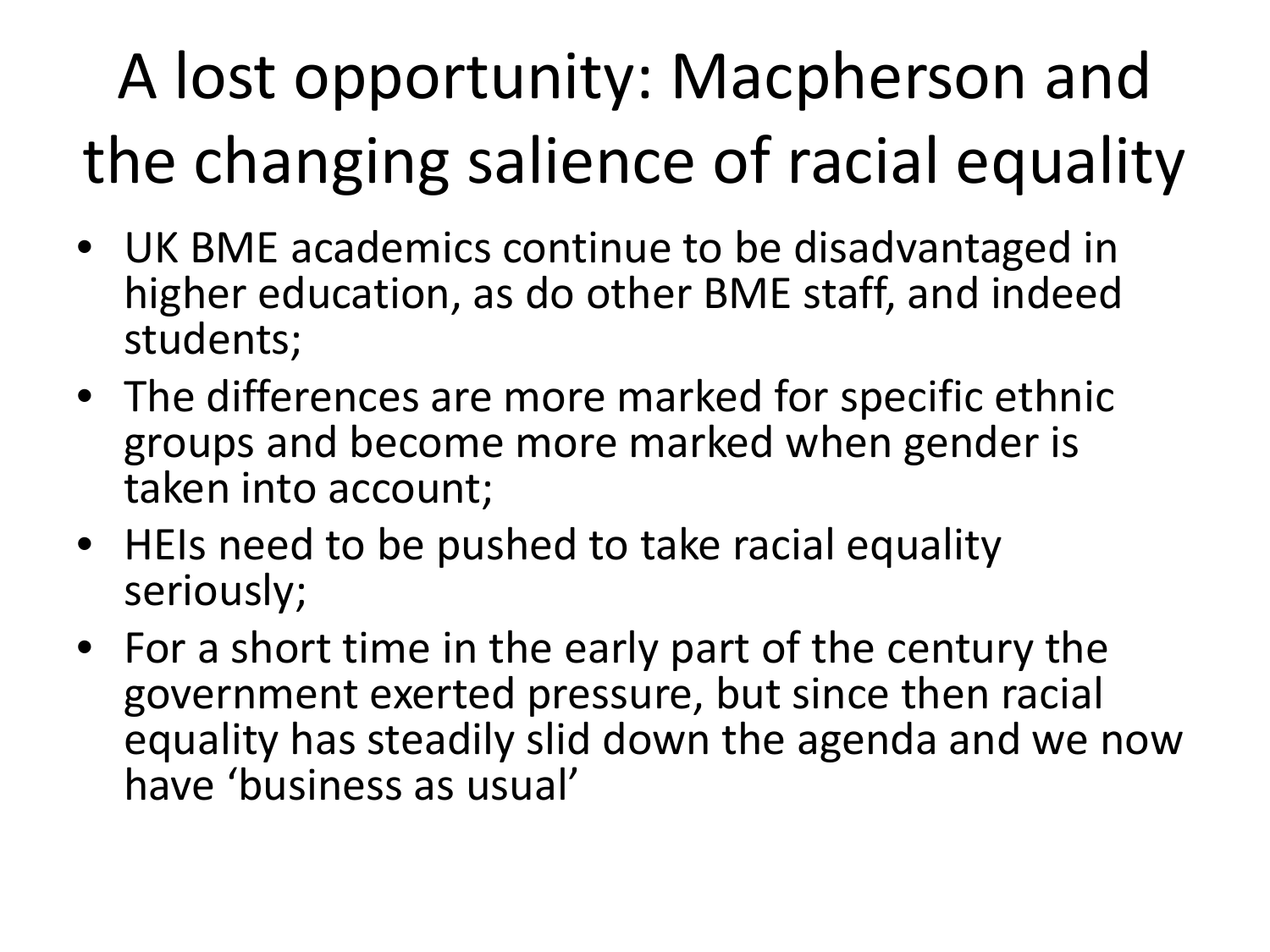#### The Macpherson report: A brief history

- Origins: Murder of Stephen Lawrence in 1993;
- Racist murder not unique but this particular case resonated with people across society;
- Stephen's parents search for justice eventually led to a judicial inquiry in 1997 chaired by Lord Macpherson;
- The inquiry report was published in 1999 and its findings accepted by the government.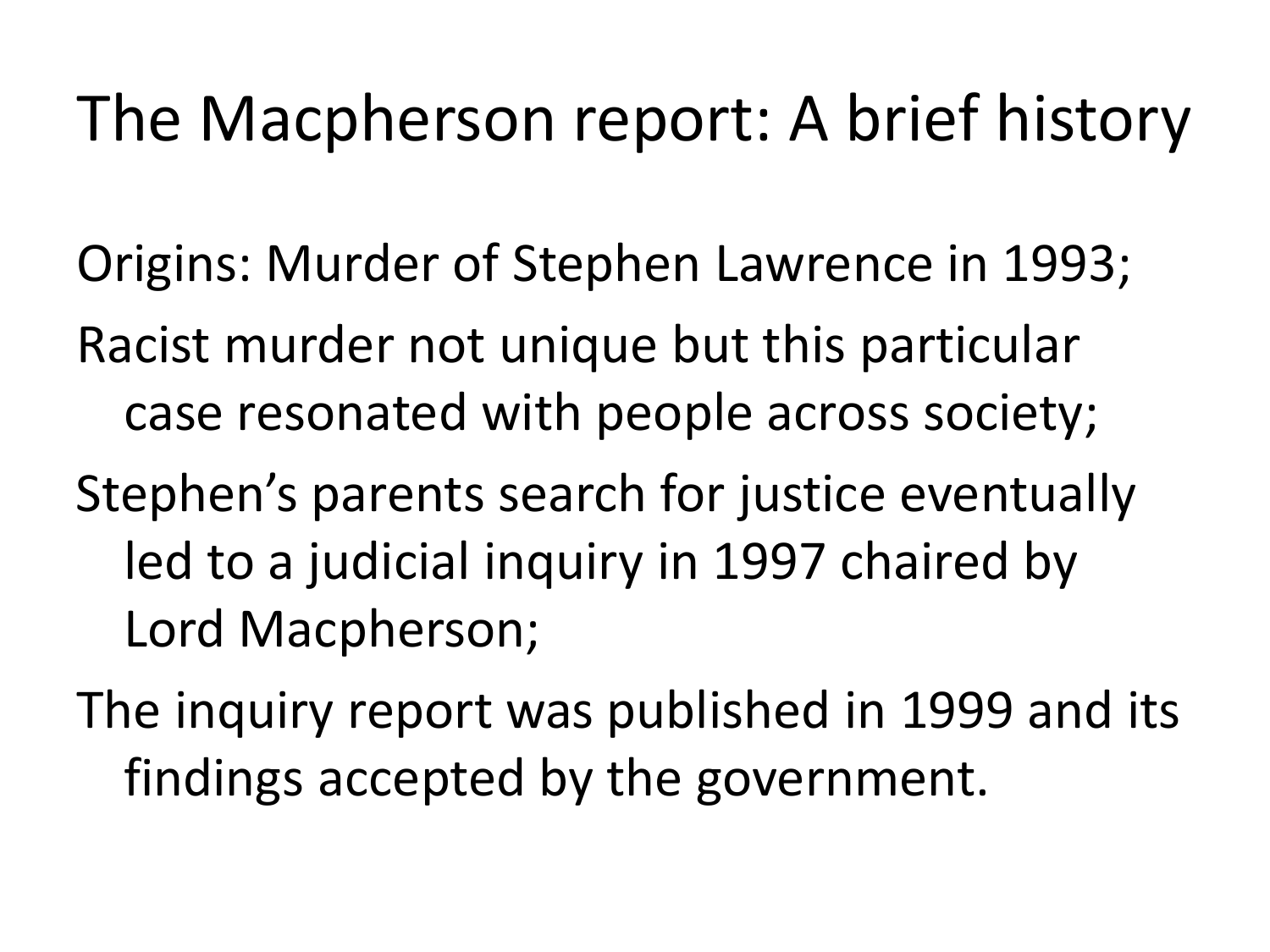### Macpherson report: Findings

• 'The conclusions to be drawn from all the evidence in connection with the investigation of Stephen Lawrence's racist murder are clear. There is no doubt but that there were fundamental errors. The investigation was marred by a combination of professional incompetence, institutional racism and a failure of leadership by senior officers' (Macpherson, 1999: Para 46.1).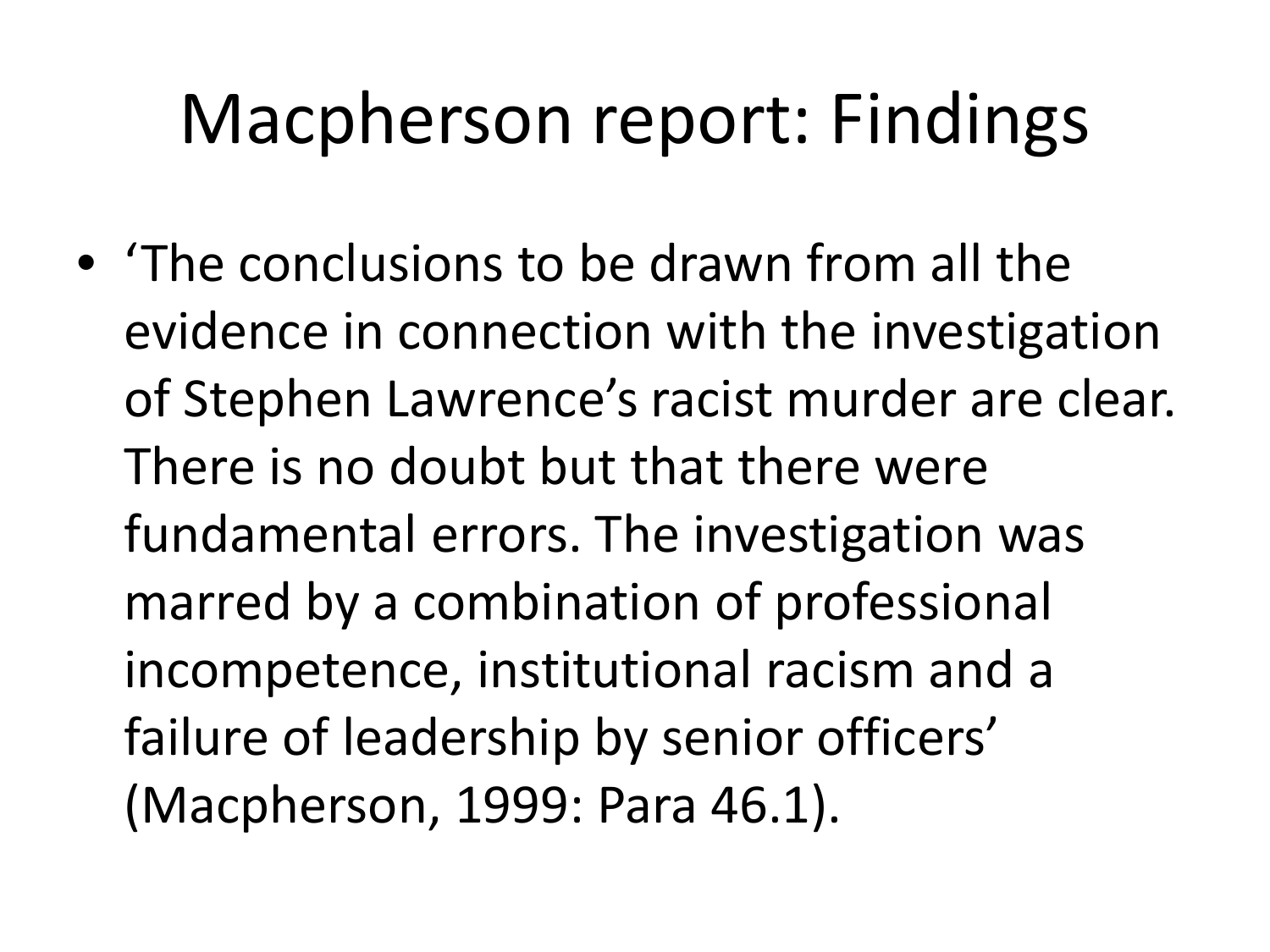#### Macpherson report: Reception

• 'The inquiry's assessment is clear and sensible. In my view, any long-established, white-dominated organisation is liable to have procedures, practices and a culture that tend to exclude or to disadvantage non-white people. The report makes 70 wide-ranging recommendations, and I welcome them all' (Home Secretary, Hansard, 1999: Col 391).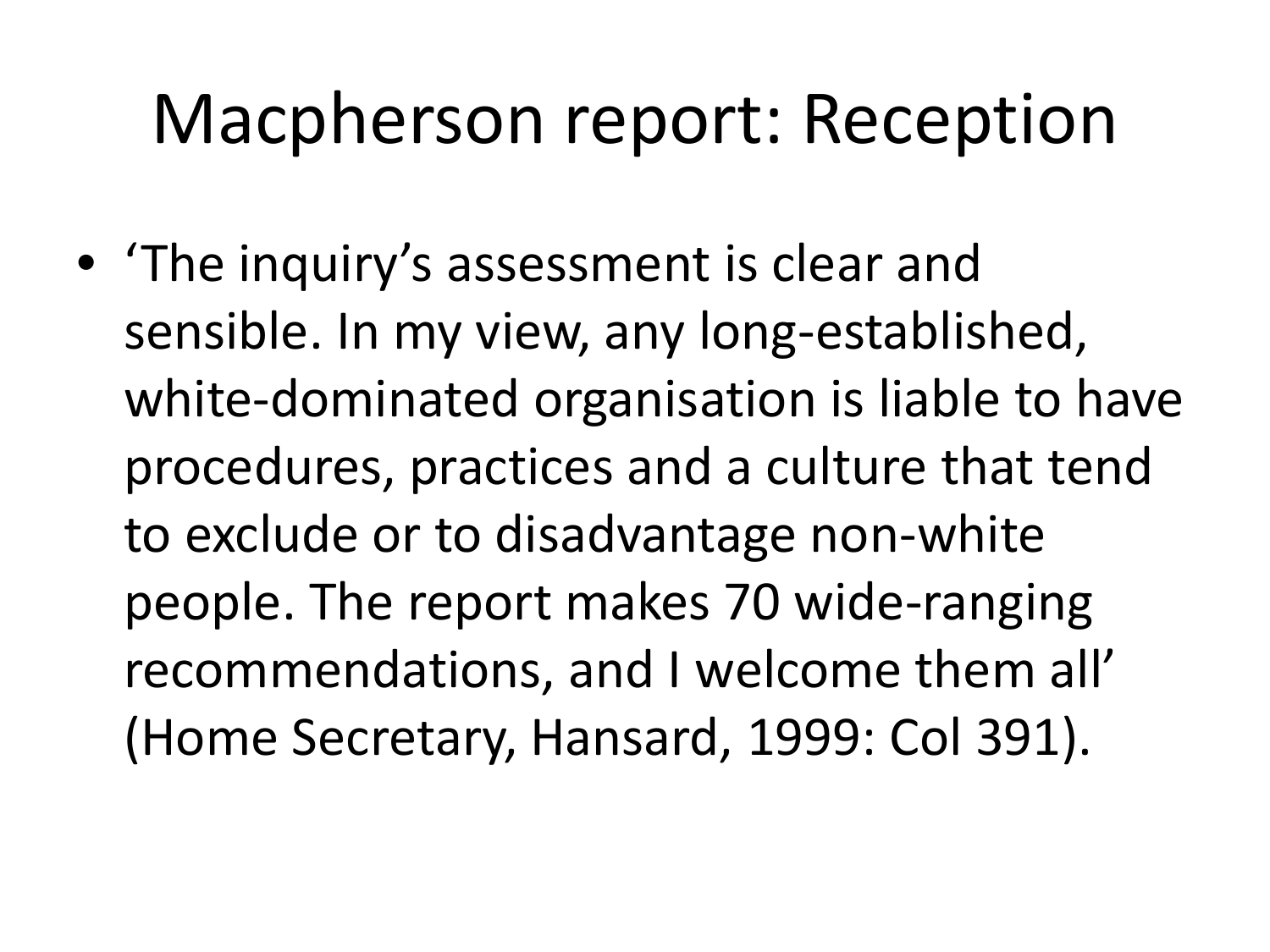#### Barriers to race equality in higher education

- BME staff are disadvantaged in terms of recruitment, employment status and career progression, with some reporting experiences of racial discrimination and harassment (Carter et al, 1999);
- BME students are less likely to be found in old universities, more likely to drop out, less likely to be awarded good honours degrees and more likely to do less well in the labour market (Connor et al, 2004)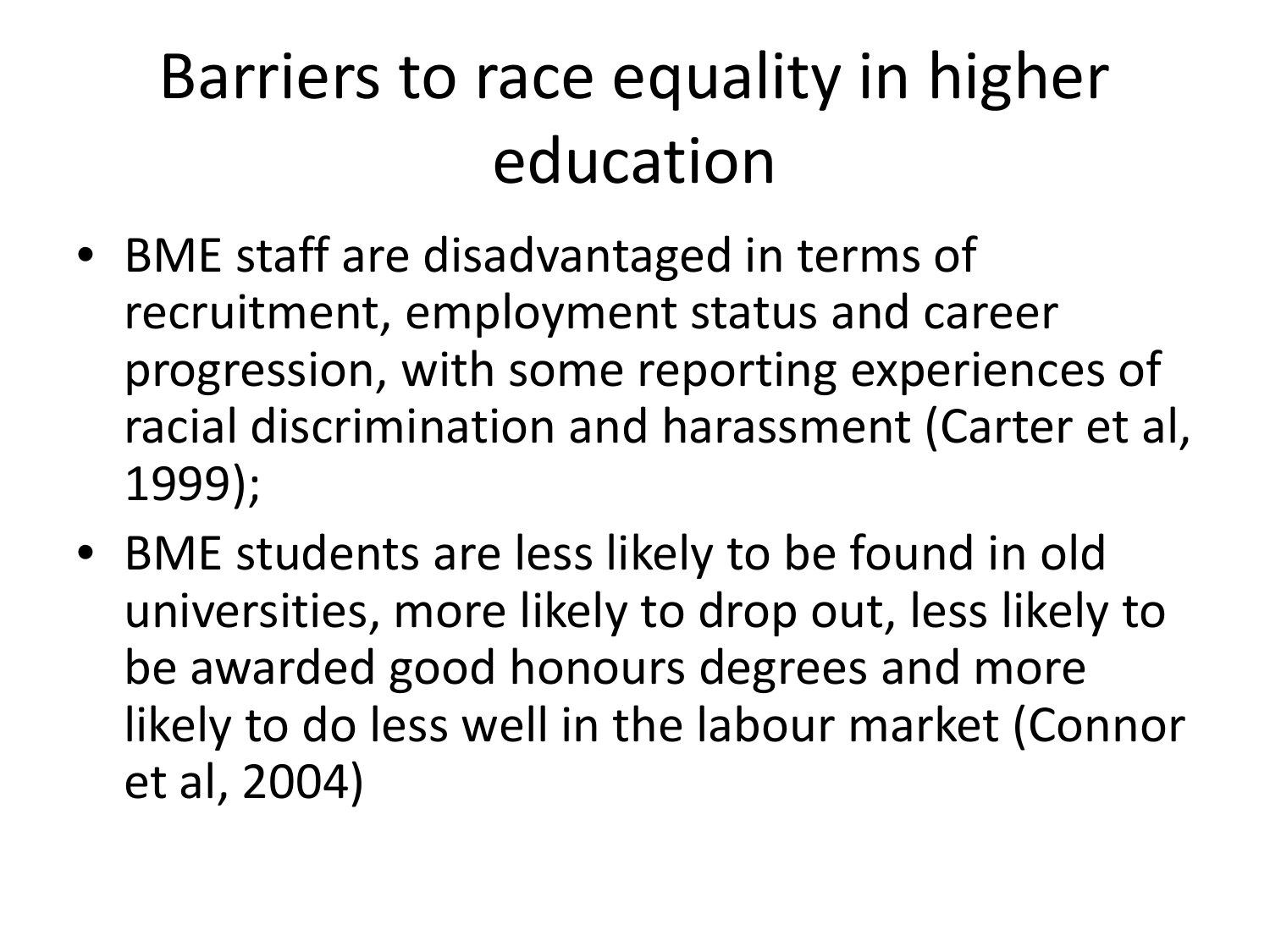Government initiatives for the promotion of race equality in HE

- FOR STUDENTS widening participation strategies;
- FOR STAFF equal opportunity policies as part of human resources strategies;
- Both were colour blind strategies;
- The Race Relations (Amendment) Act, 2000 prioritised race and identified in addition to the general duties specific duties for HEIs.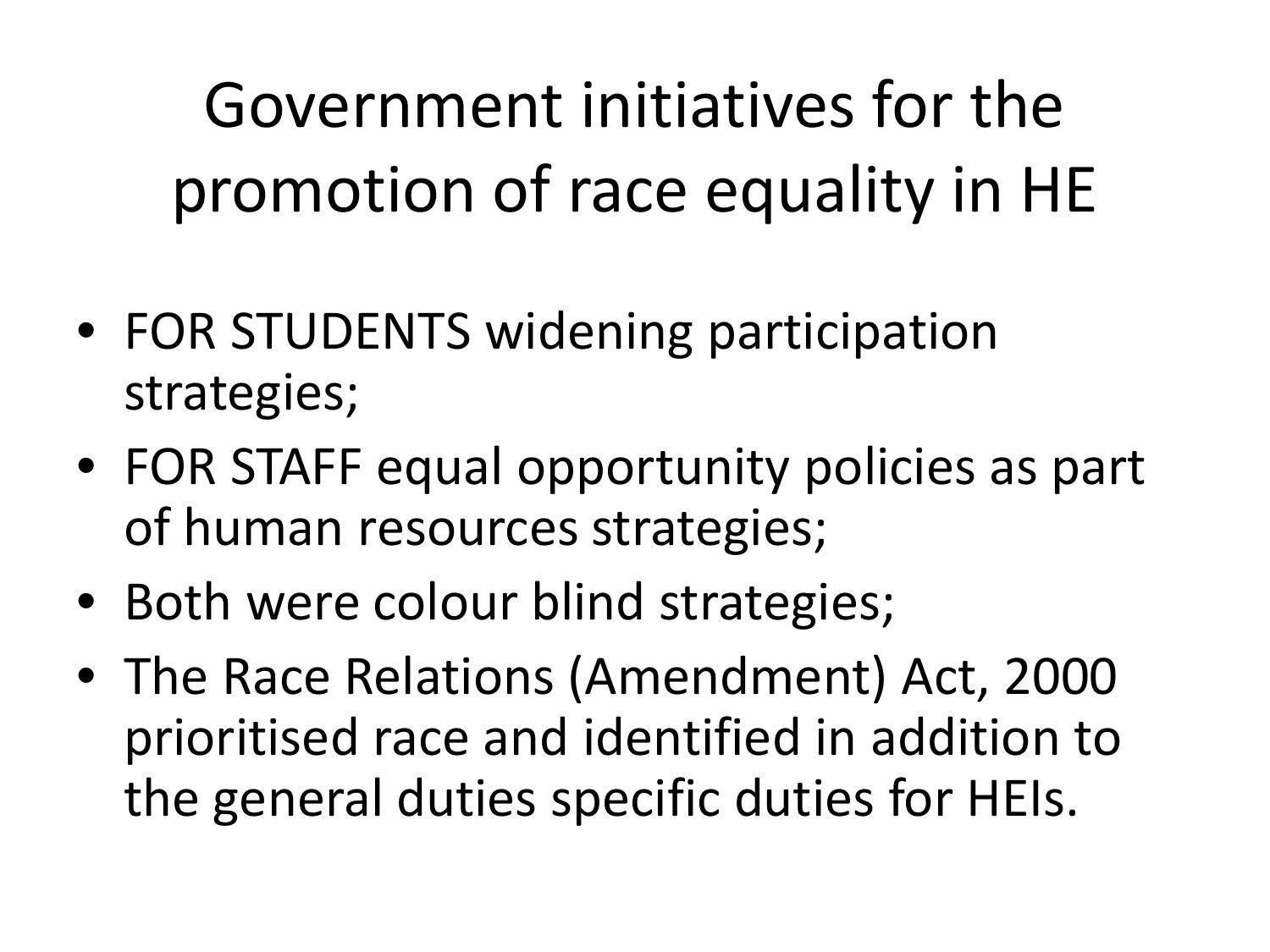## Widening participation strategies, class and the marginalising of race/ethnicity

- The funding letters never mention race or ethnicity but invariably refer to social class or a proxy measure of it
- The performance indicators used are wholly class based
- Many policy documents selectively use particular<br>- pieces of research to make the case that the underrepres entation of ... ethnic minorities has been largely solved

The result is that 'the needs of BME learners are mostly rolled up into generic widening participation policies' which effectively means that 'BME participation is dropping off the agenda' (Aimhigher, 2006)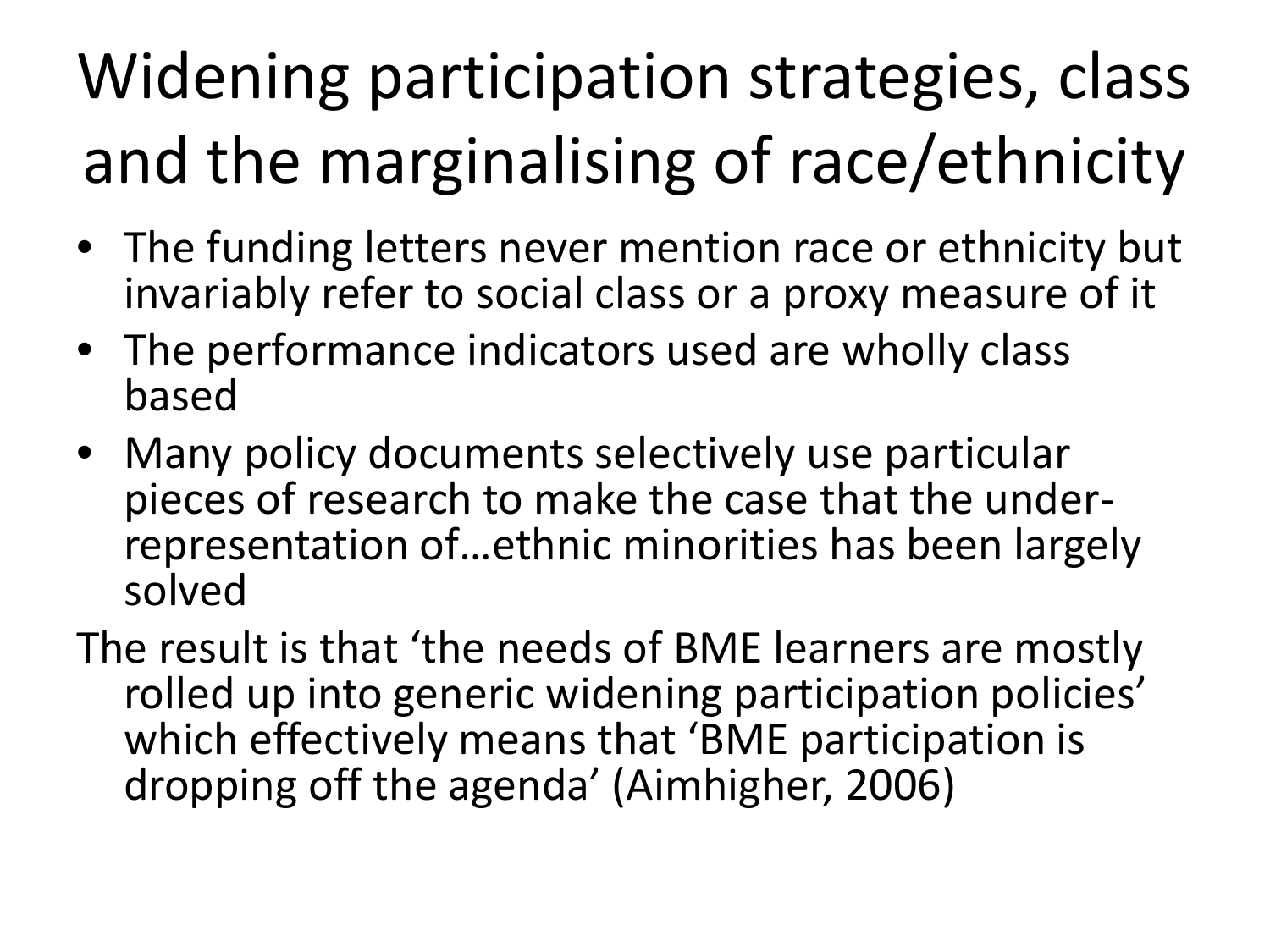#### WP and the specific needs of BME students

- Under-representation in prestigious universities: Students from minority ethnic backgrounds are 'far more likely to study less prestigious subjects in less prestigious institutions' (Jary & Jones, 2006)
- Under-achievement in good honours degrees: The sector is prioritising pre-entry and access initiatives at the expense of interventions once students have entered HE' (Thomas, May et al, 2005)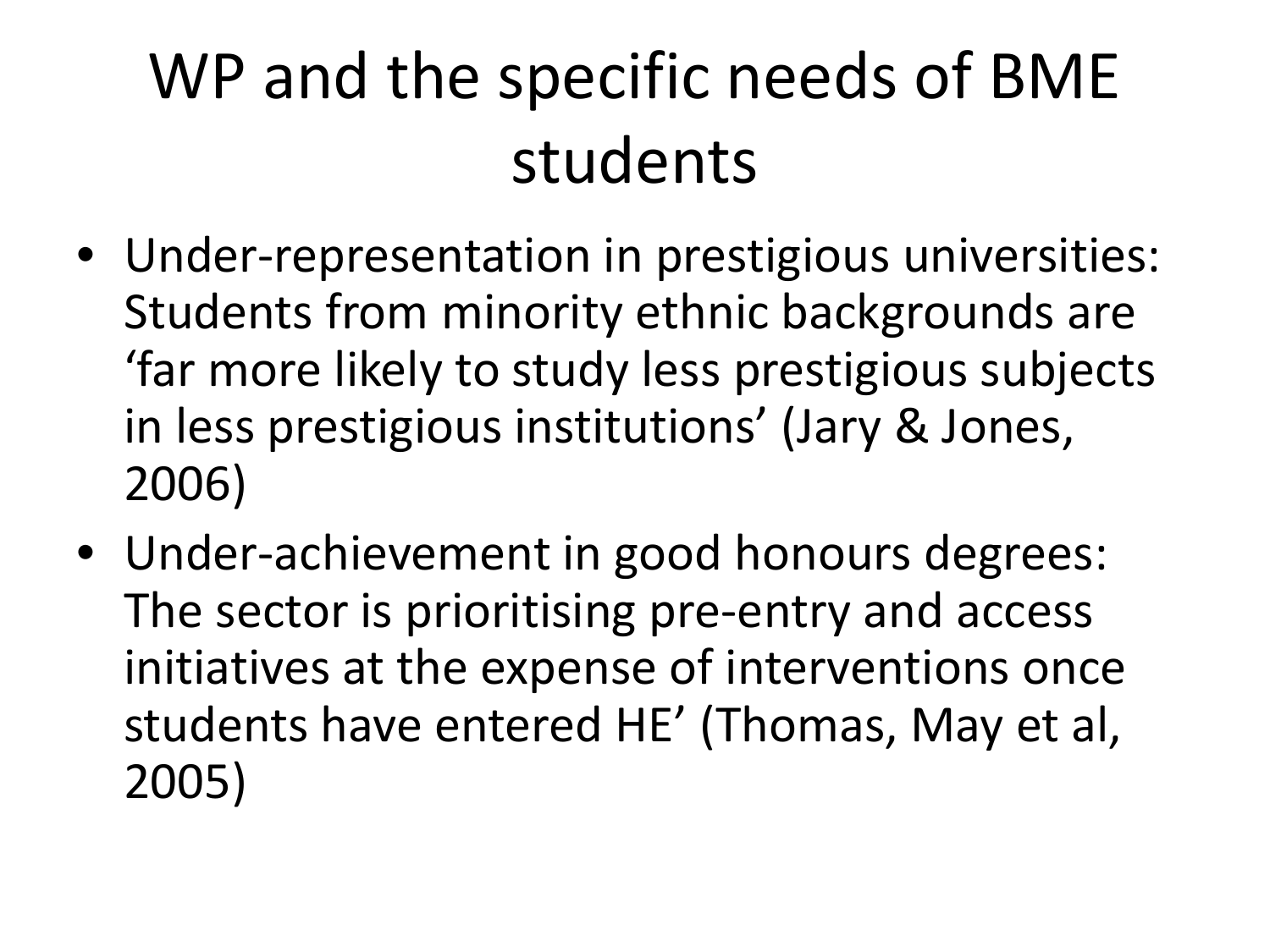## Equal opportunities initiatives, gender and the marginalising of race/ethnicity

- The creation of the Equality Challenge Unit;
- The requirement of human resources strategies to address equal opportunities as part of special funding to reward and develop staff
- Both initiatives were evaluated positively in 2005 (HEFCE) BUT
- The evaluations reveal that many key staff do not believe in the importance of EO, and other research indicates that many staff are in fact highly sceptical of the efficacy of equal opportunities policies (Deem et al, 2005) AND
- 'Activities undertaken…appear to have had the greatest impact on the role and reward of women in the majority of institutions' and as a result 'the role of minority ethnic groups…has received much less emphasis…compared to the emphasis on gender equality' (HEFCE, 2005)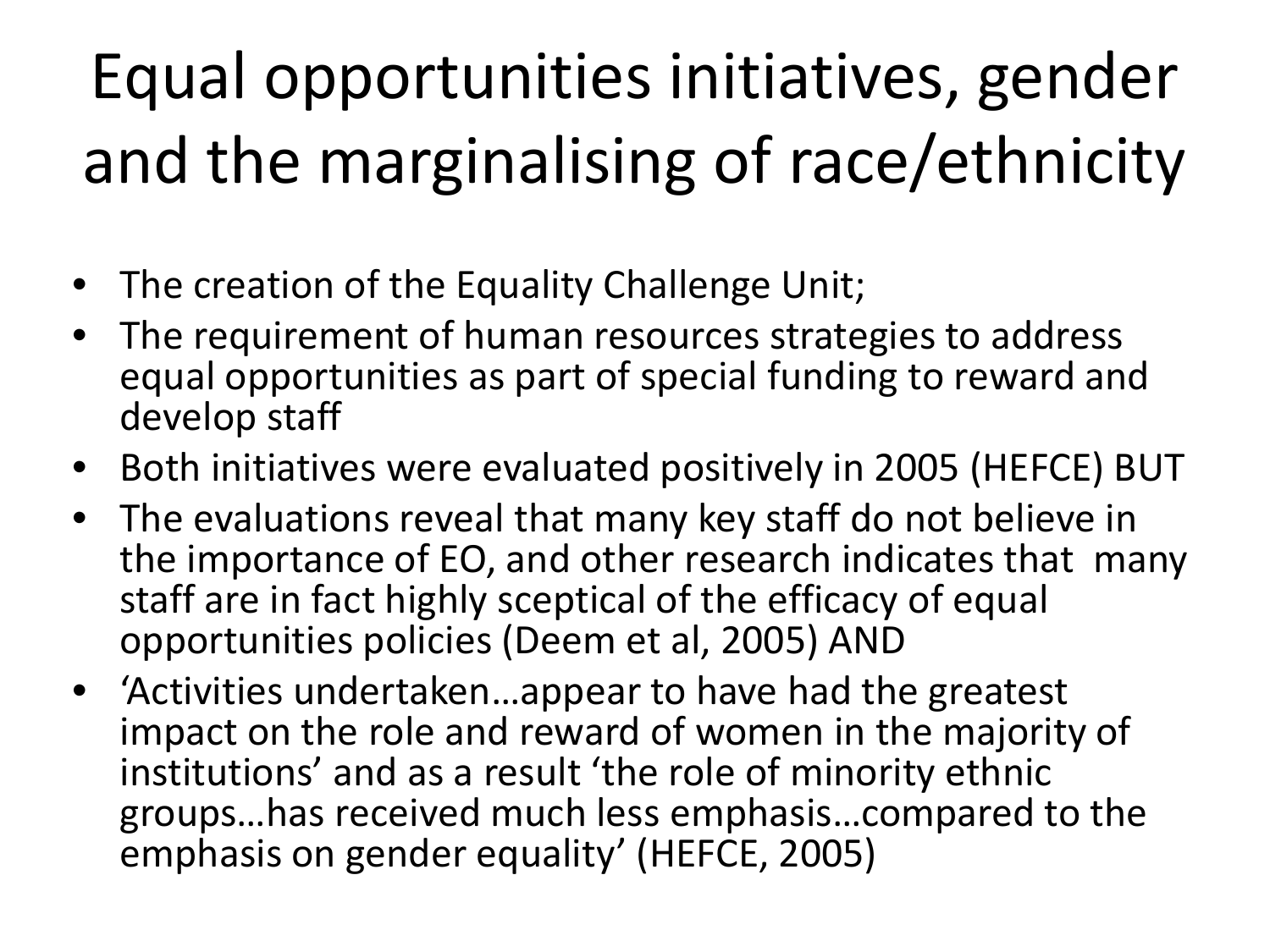# Race Relations (Amendment) Act

- Under the RRAA, HEIs were obliged to develop race equality policies and plans by May 2002;
- This prompted a flurry of activity in HEIs as policies and plans were developed often for the first time;
- These policies and plans were audited, on behalf of HEFCE, by the ECU in 2003;
- Some progress was evident compared to 1999 when very few HEIs had any specific race equality policies (Carter et al, 1999);
- The initial audit conducted by Gus John found 45 (out of 130) HEIs still to be noncompliant in 2003;
- Subsequent audits by OPM (2004) were less scathing than the initial audit and highlighted the progress made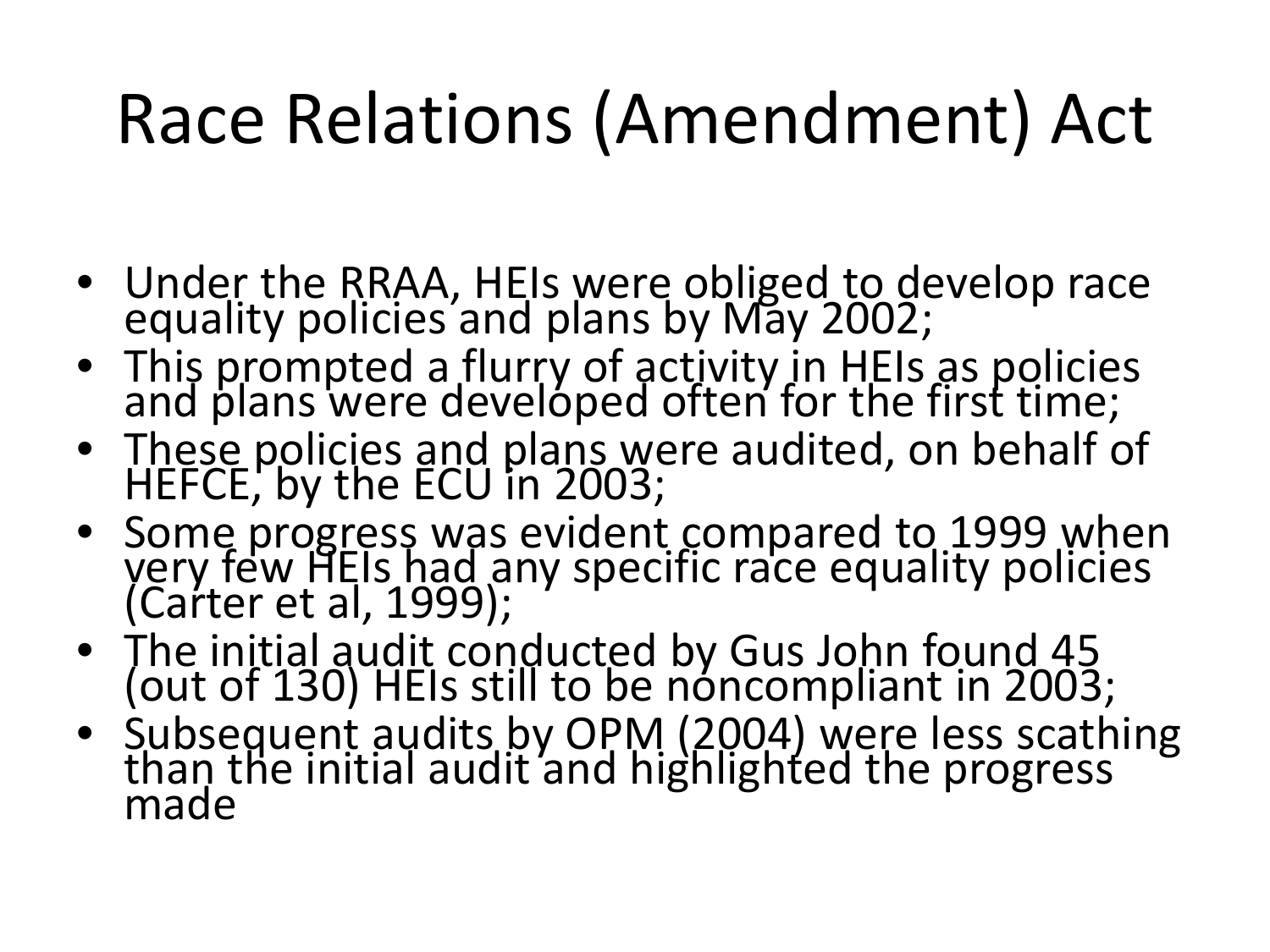#### The declining salience of racial equality

- Equality Act 2010 extended general duties to different strands of equality, with EHRC having an enforcement role; BUT
- Specific duties, enshrined in statutory codes of practice, including the requirement to have in place an equality action plan and conduct EIAs have been replaced by the need, on which there is merely guidance, to publish limited data and set one or more objectives;
- At the same time, the red tape challenge and the cut in funding for the EHRC signal that 'racial equality is sliding down the government's agenda'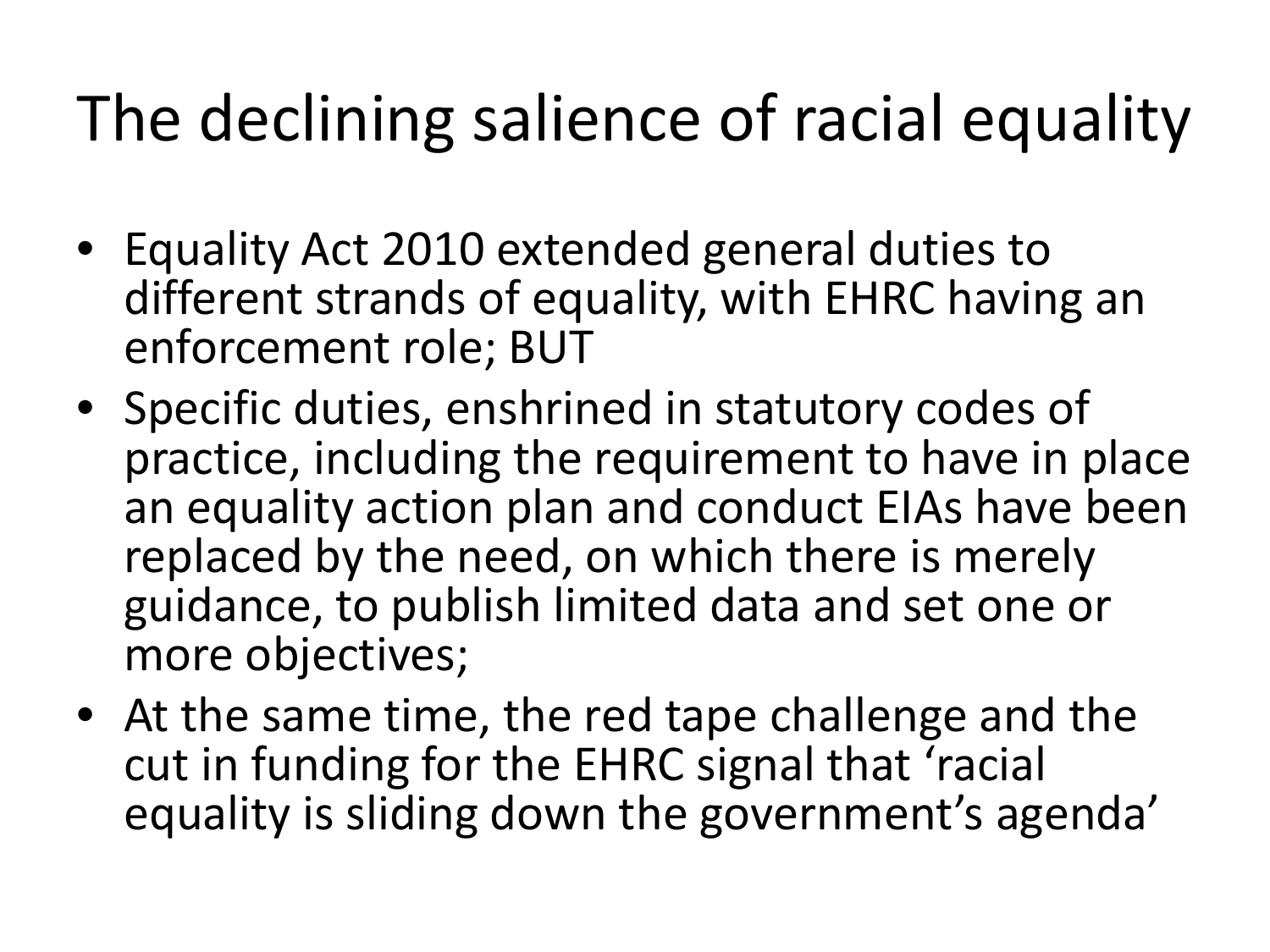### The interacting dynamics of institutional racism

- Is there evidence of 'indirect discrimination' in the services provided for members of minority ethnic groups?
- Are 'employment practices' racially inequitable?
- Is the 'occupational culture' ethnically inclusive?
- Is the 'staffing structure' one in which senior staff are disproportionately white?
- Is there a 'lack of positive action' in involving members of minority ethnic groups in decision-making?
- Do 'management and leadership' consider the task of addressing institutional racism a high priority?
- How widespread is 'professional expertise' in intercultural communication?
- Is there evidence of relevant high quality 'training'?
- How much 'consultation' is there with representatives from minority communities?
- Is there a 'lack of information' on the organisation's impact on minority communities? (Parekh, 2000: 74-75).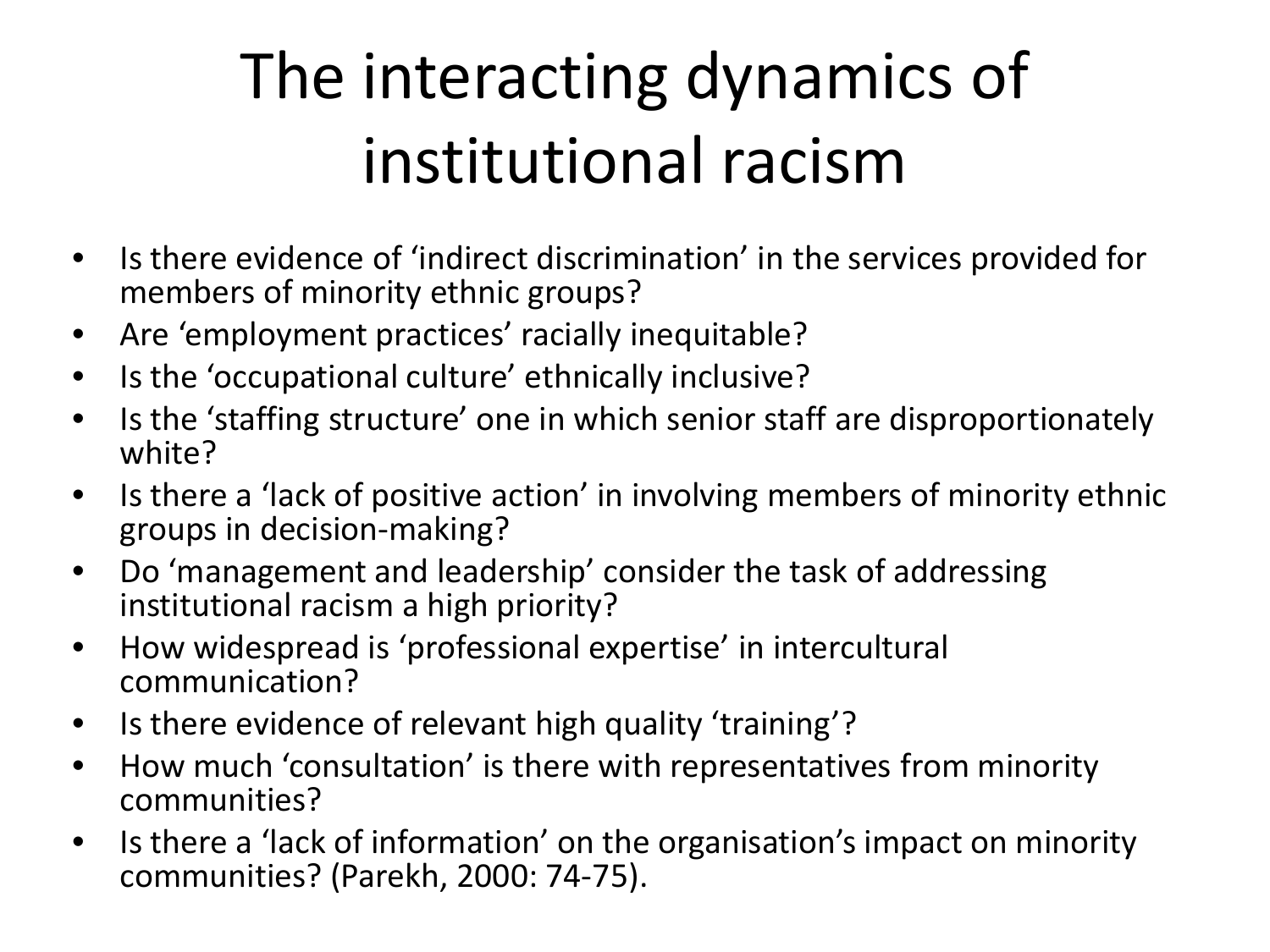#### The interacting dynamics of racism at Midshire

- Indirect discrimination HIGH/MEDIUM
- Unfair employment practices HIGH
- Racism in the occupational culture MEDIUM/LOW
- White senior management HIGH
- Lack of positive action HIGH
- Low priority given to race equality HIGH
- Low expertise in intercultural issues HIGH
- Inadequate training in race and community relations MEDIUM
- Poor consultation with minority ethnic communities HIGH
- Lack of information on the impact of policies, practices and procedures MEDIUM/LOW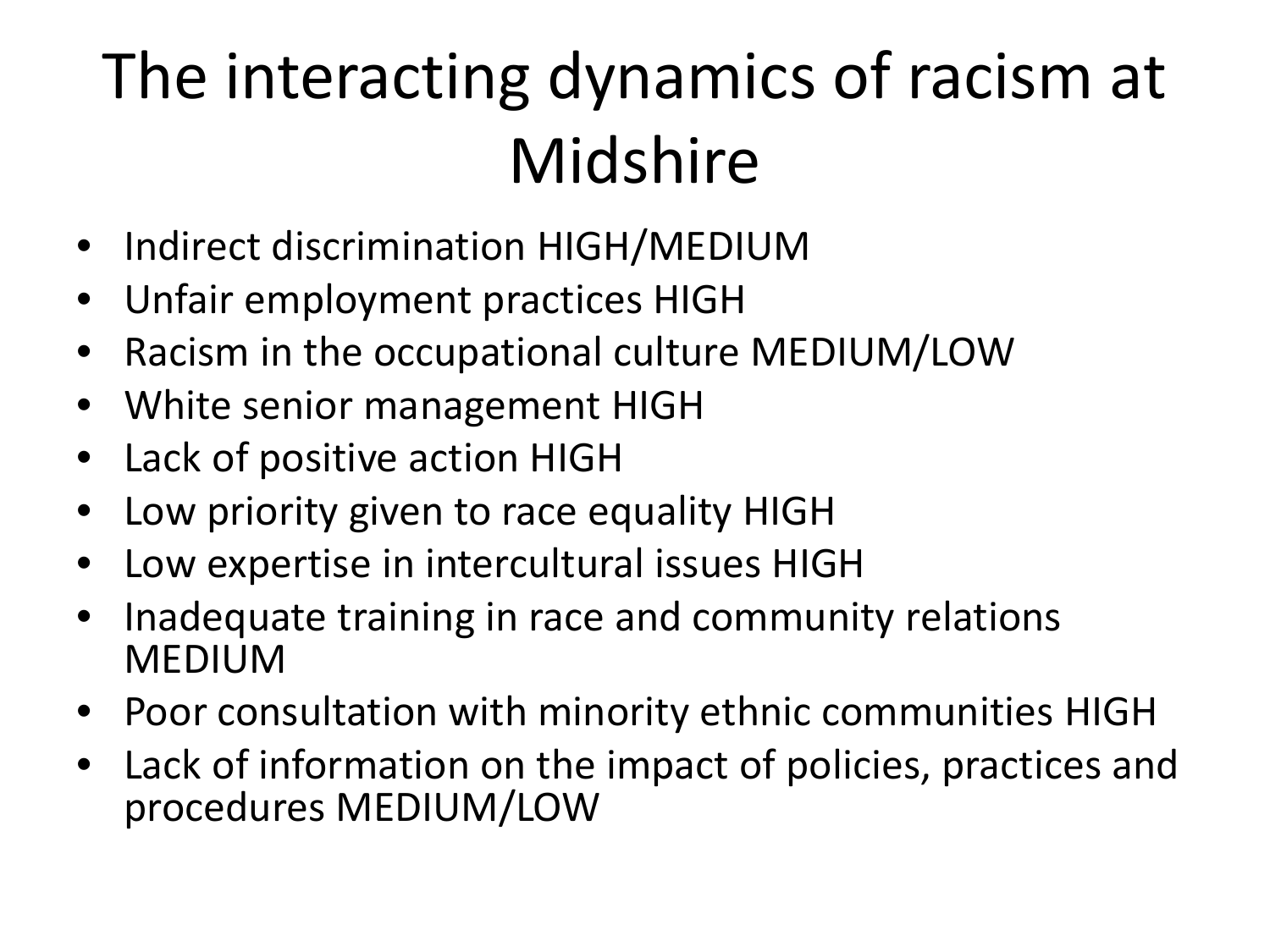# Summary 1

- HEIs need to be prompted to take action to promote race equality;
- Action was particularly evident in the period, 2002-03;
- Arguably other government agendas relating to community cohesion have subsequently marginalised one concerned with race equality (Pilkington, 2008);
- Massive lacunae still remain;
- BME academic staff continue to experience significant disadvantage in higher education, including a lower likelihood of a professorial post, nearly fifteen years after the publication of the Macpherson report (Leathwood et al, 2009; ECU, 2011; ECU, 2012; UCU, 2013) and BME students continue to be less likely to be awarded good honours degrees (Broeke & Nicholls, 2007; HEA, 2008)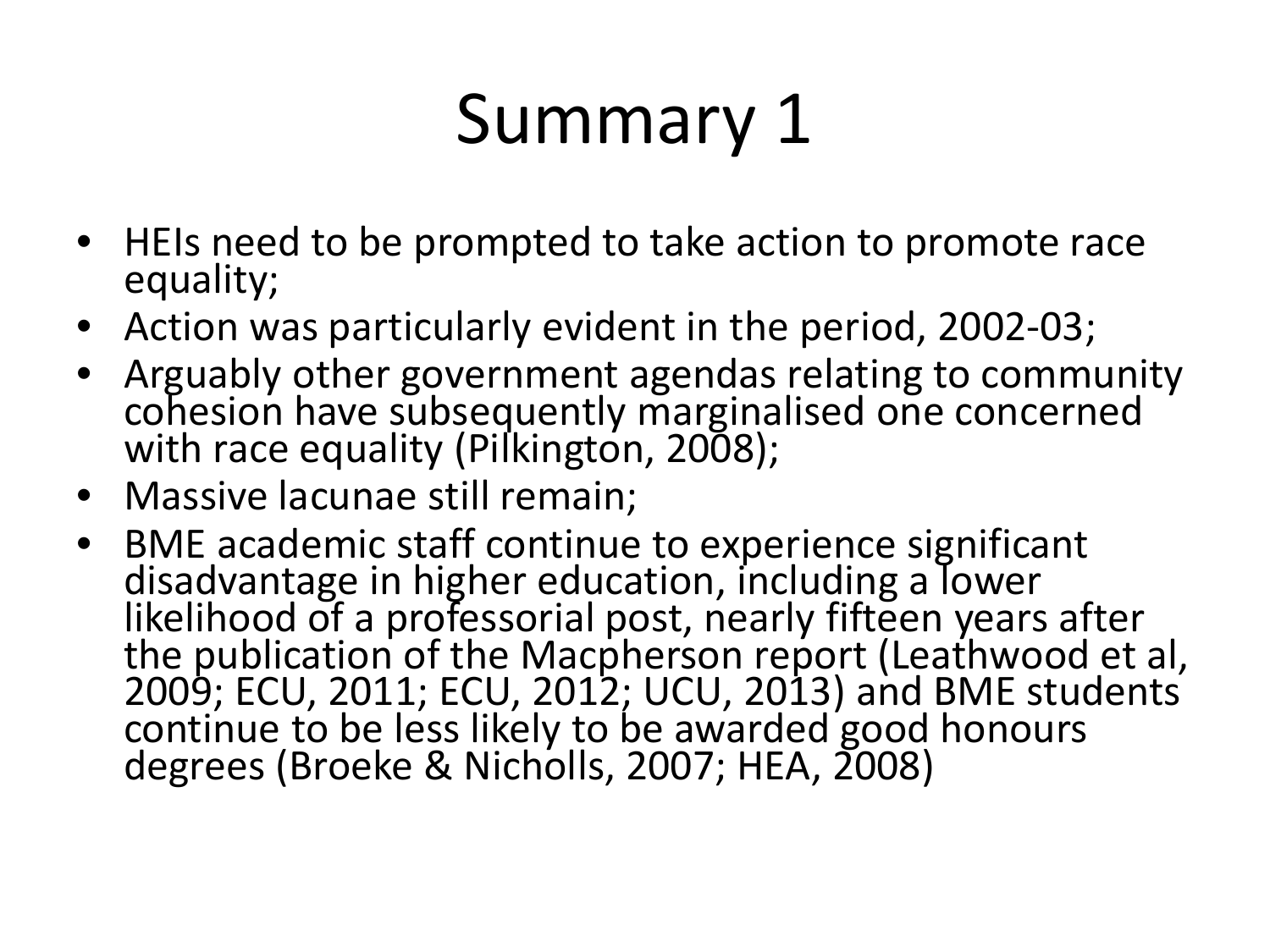## Summary 2

- Universities are complacent: they see themselves as liberal and believe existing policies ensure fairness
- They ignore adverse outcomes and do not see combating racial/ethnic inequalities as a priority
- This points to the sheer weight of whiteness (if not institutional racism)